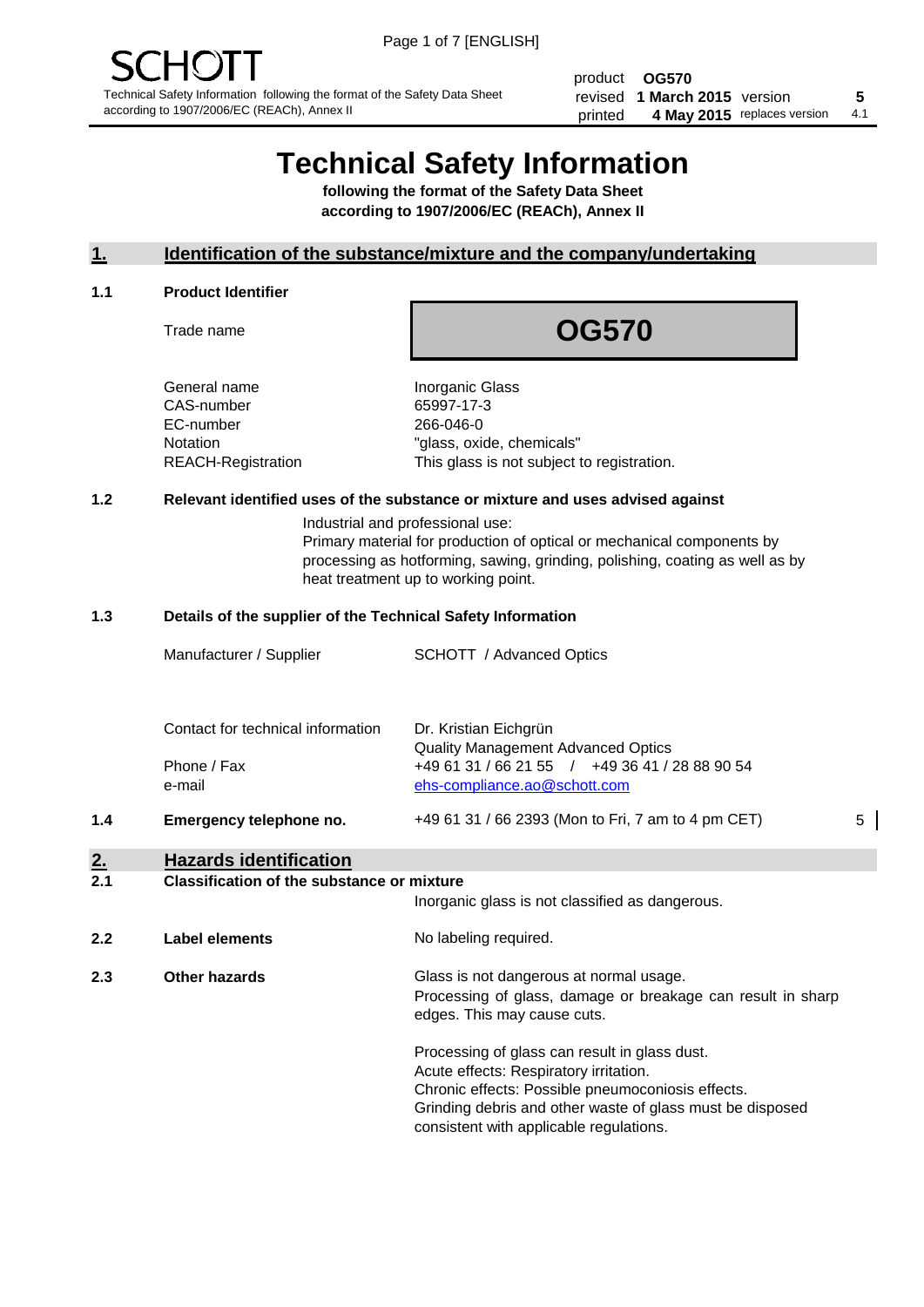#### **3. Composition/information on ingredients**

#### **3.1 Substances**

As the substance glass is not included in the candidate list of substances of very high concern, currently there are no information duties according to article 33 of REACH. However for the production of glass we may use substances, which are on the candidate list and had been included in Annex XIV of the REACH regulation or could be included in future . These powdery substances are not present as such in the final glass; they are fully integrated into the glass matrix through the melting process. Thus they loose their original characteristics. The main components are listed as additional information in chapter 16. For more information please refer to ehs-compliance.ao@schott.com.

#### **3.2 Mixtures**

Glass is classified as substance acc. to regulation (EC) No 987/2008 (amending of Reach-Reg.).

#### **4. First aid measures**

#### **4.1 Description of first aid measures**

| <b>General information</b> | Glass is no hazardous substance. The following information<br>refer to glass dust and glass splinter which may result from<br>processing or breakage. |
|----------------------------|-------------------------------------------------------------------------------------------------------------------------------------------------------|
| After inhalation           | Supply fresh air; consult doctor in case of complaints                                                                                                |
| After skin contact         | Normally not dangerous.                                                                                                                               |
|                            | Consult doctor in case of complaints.                                                                                                                 |
| After eye contact          | Rinse under running water.                                                                                                                            |
|                            | Consult doctor in case of complaints.                                                                                                                 |
| <b>After swallowing</b>    | Consult doctor                                                                                                                                        |

#### **4.2 Most important symptoms and effects, both acute and delayed**

none known

**4.3 Indication of immediate medical attention and special treatment needed** 

|     |                                                                     | none                           |  |
|-----|---------------------------------------------------------------------|--------------------------------|--|
| 5.  | <b>Fire fighting measures</b>                                       |                                |  |
| 5.1 | <b>Extinguishing media</b>                                          | no requirements                |  |
| 5.2 | Special hazards arising from the substance or mixture               | none. Glass is noncombustible. |  |
| 5.3 | <b>Advice for firefighters</b>                                      | none                           |  |
| 6.  | <b>Accidental release measures</b>                                  |                                |  |
| 6.1 | Personal precautions, protective equipment and emergency procedures |                                |  |
|     |                                                                     | none                           |  |
| 6.2 | <b>Environmental Precautions</b>                                    | none                           |  |
| 6.3 | Methods and material for containment and cleaning up                | none                           |  |
| 6.4 | Reference to other sections                                         | none                           |  |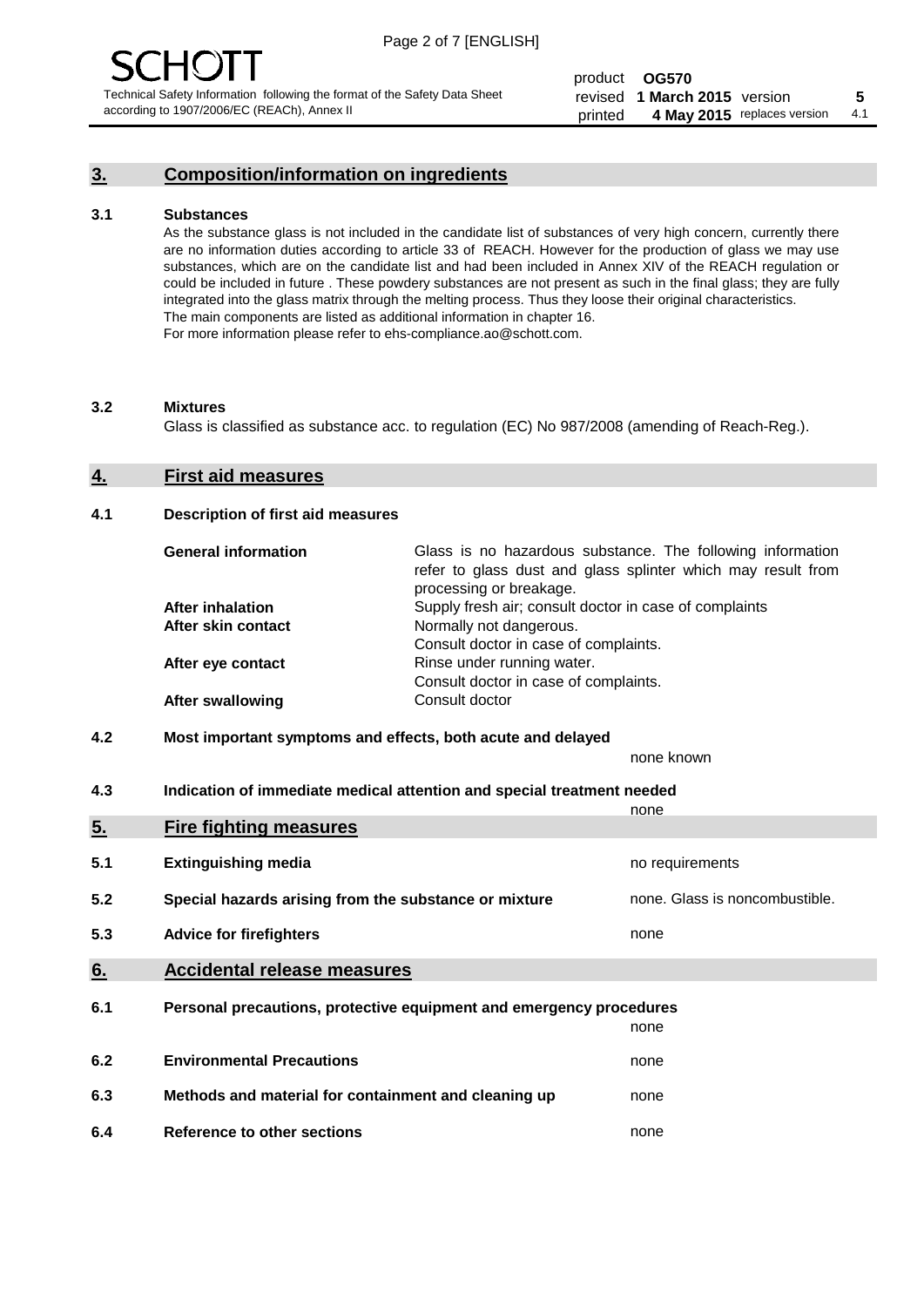

product **OG570** revised **5 1 March 2015** version printed 4 May 2015 replaces version 4.1

| <u>7.</u> | <b>Handling and storage</b>                                                                                      |                                                                                                                                                                                                                                                                                                                                                                                     |
|-----------|------------------------------------------------------------------------------------------------------------------|-------------------------------------------------------------------------------------------------------------------------------------------------------------------------------------------------------------------------------------------------------------------------------------------------------------------------------------------------------------------------------------|
| 7.1       | <b>Precautions for safe handling</b>                                                                             | Avoid breakage because of injury risk by sharp edges.                                                                                                                                                                                                                                                                                                                               |
| 7.2       | Conditions for safe storage, including any incompatibilities                                                     | Store in dry environment. Avoid excessive humidity.                                                                                                                                                                                                                                                                                                                                 |
| 7.3       | Specific end use(s)                                                                                              | see section 1.2                                                                                                                                                                                                                                                                                                                                                                     |
| <u>8.</u> | <b>Exposure controls / personal protection</b>                                                                   |                                                                                                                                                                                                                                                                                                                                                                                     |
| 8.1       | <b>Control parameters</b><br>Regulation<br>Value<br>0.3 mg / $m3$<br>peak limit<br>no information<br>teratogenic | In case of dust formation, declaration for FUSED SILICA, CAS-No: 60676-86-0<br>TRGS 900 - GERMAN OCCUPATIONAL EXPOSURE LIMIT VALUES (01/2006)<br>(EXPOSURE LIMIT VALUE) with reference to the respirable fraction.<br>There is no reason to fear a risk of damage to the developing embryo<br>or foetus when limit value is adhered to                                              |
| 8.2       | <b>Exposure controls</b><br>in general.                                                                          | Technical measures and appropriate work processes have higher priority than personal<br>protective equipment. Provide adequate ventilation by local exhaust ventilation or ventilation<br>Adequate assessment tools for verification of effectivity of the protective measures includes<br>methods of measurements as described in "Technischen Regeln for Gefahrstoffe (TRGS) 402. |
|           | <b>Respiratory Protection</b>                                                                                    | Technical measure: wet grinding/processing, avoid dust<br>formation.<br>If glass dust or particulates are above the national exposure<br>limits use a national approved respirator for dust and fibers.                                                                                                                                                                             |
|           | <b>Hand Protection</b>                                                                                           | Use protective gloves and safety wristbands for protection<br>against cut injuries.                                                                                                                                                                                                                                                                                                 |
|           | Eye Protection                                                                                                   | Use industrial safety glasses that meet national standards.                                                                                                                                                                                                                                                                                                                         |
|           | <b>Personnel Protection</b>                                                                                      | Use safety skirting for protection from sharp edges.<br>Wear safety shoes.                                                                                                                                                                                                                                                                                                          |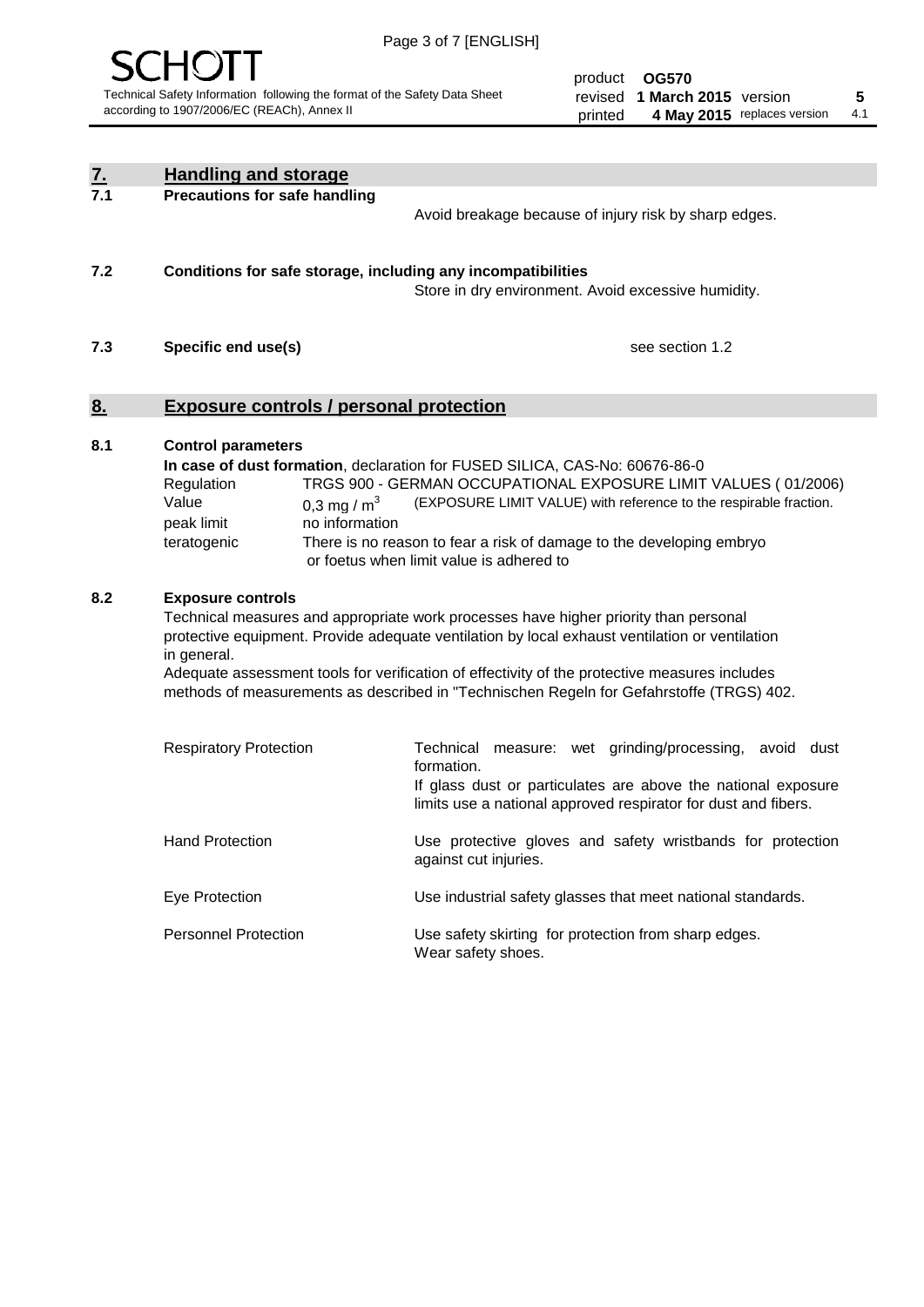#### **9. Physical and chemical properties**

#### **9.1 Information on basic physical and chemical properties**

|     | Appearance                            |                                                    |
|-----|---------------------------------------|----------------------------------------------------|
|     | <b>Physical state</b>                 | solid                                              |
|     | <b>Colour</b>                         | transparent or coloured                            |
|     | <b>Odour</b>                          | odourless                                          |
|     | pH-value                              | not applicable                                     |
|     | Boilling point/boilling range         | not applicable                                     |
|     | Melting point/melting range           | 510 °C                                             |
|     |                                       | Transformation temperature according to ISO 7884-8 |
|     | <b>Flashpoint</b>                     | not combustible                                    |
|     | <b>Combustibility</b>                 | not combustible                                    |
|     | Ignition temperature                  | none                                               |
|     | <b>Auto flammability</b>              | none                                               |
|     | Danger of explosion                   | none                                               |
|     | <b>Explosive limits upper / lower</b> | none                                               |
|     | <b>Oxidizing characteristics</b>      | none                                               |
|     | Vapour pressure                       | not applicable                                     |
|     | Density (20 °C)                       | $2,56$ g/ccm                                       |
|     | <b>Water solubility</b>               | not applicable                                     |
|     | <b>Fat solubility</b>                 | not applicable                                     |
|     | n-octanol-water partition coefficient | not applicable                                     |
|     | <b>Other information</b>              | none                                               |
| 9.2 | <b>Other information</b>              | none                                               |

#### **10. Stability and Reactivity**

#### **10.1 Reactivity**

Glass is a stable material. Glass is inert to many chemicals, but may react to hot, strong alkaline solutions and with hydrofluoric, fluorosilicic and phosphoric acids. When heated to temperatures above the melting point, metal oxide fumes may be emitted.

Glass is an amorphous, inorganic, usually transparent or translucent substance consisting of a mixture of silicates or sometimes borates or phosphates as glass formers. With additions of modifiers a melt is produced at high temperatures, that cools to a solid state without crystallization.

#### **10.2 Chemical stability**

Glass is stable at normal environmental conditions.

**10.3 Possibility of hazardous reactions** 

No hazardous reactions at intended use.

| 10.4 | <b>Conditions to avoid</b>              | see section 10.1 |
|------|-----------------------------------------|------------------|
| 10.5 | Incompatible materials                  | see section 10.1 |
| 10.6 | <b>Hazardous decomposition products</b> | see section 10.1 |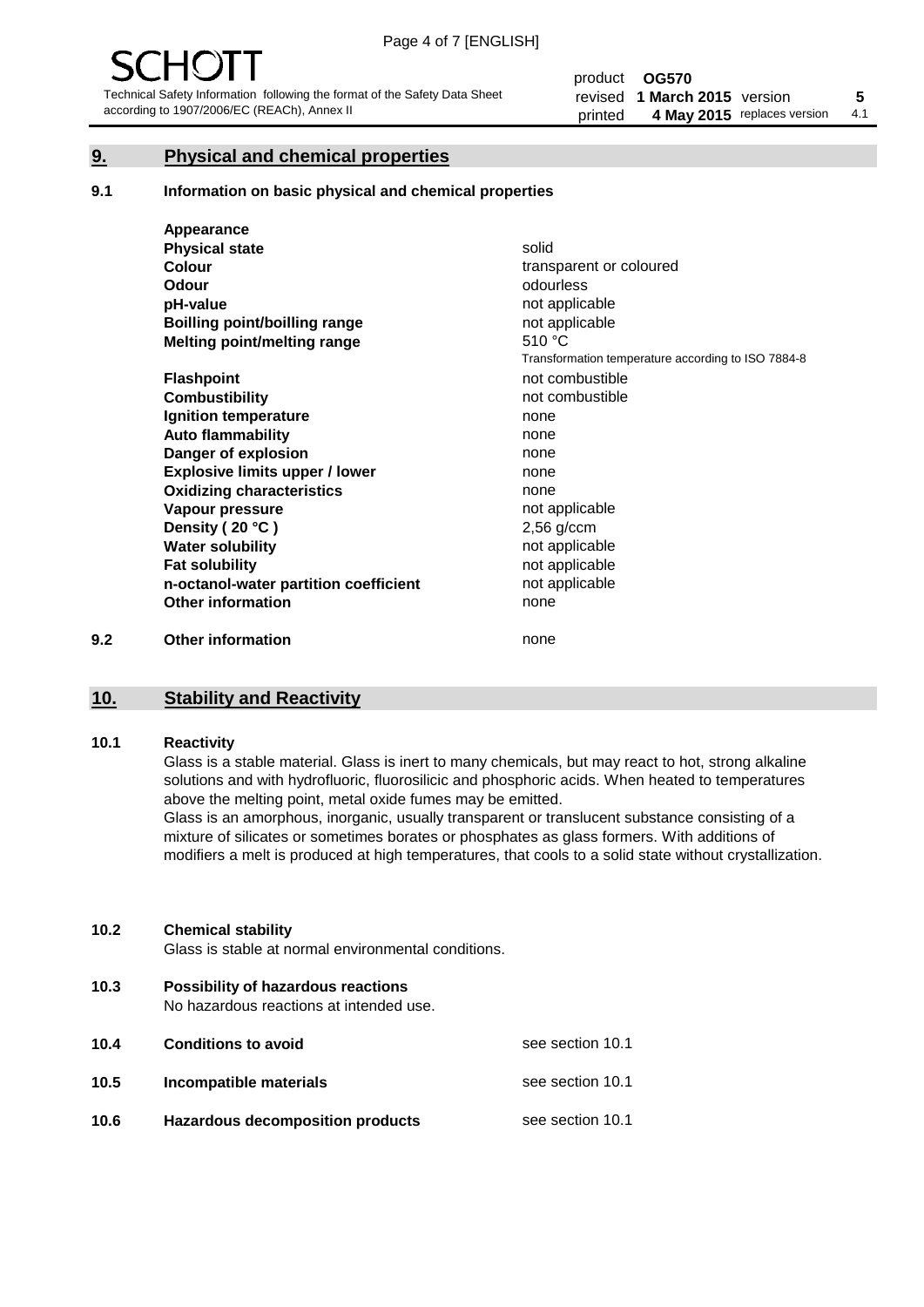

unknown unknown unknown unknown

unknown unknown

Disposal according to local regulations

#### **11. Toxicological information**

**11.1 Information on toxicological effects** Toxicological data are not available.

### **12. Ecological information**

- **12.1 Toxicity**
- **12.2 Persistence and degradability**
- **12.3 Bioaccumulative potential**
- **12.4 Mobility in soil**
- **12.5 Results of PBT and vPvB assessment**
- **12.6 Other adverse effects**

#### **13. Disposal considerations**

**13.1 Waste treatment methods**

| <b>Proposal according to local regulations</b> |  |
|------------------------------------------------|--|
|                                                |  |
|                                                |  |
|                                                |  |

| <u>14.</u> | <b>Transport information</b>                                            |                     |
|------------|-------------------------------------------------------------------------|---------------------|
| 14.1       | <b>UN Number</b>                                                        | no requirements     |
| 14.2       | <b>UN Proper Shipping Name</b>                                          | no requirements     |
| 14.3       | <b>Transport hazard class(es)</b>                                       | no requirements     |
| 14.4       | Packing group                                                           | no requirements     |
| 14.5       | <b>Environmental hazards</b>                                            | no requirements     |
| 14.6       | Special precautions for user                                            | see sections 6 to 8 |
| 14.7       | Transport in bulk according to Annex II of MARPOL73/78 and the IBC Code |                     |
|            |                                                                         | no requirements     |

#### **15. Regulatory information**

#### **15.1 Safety, health and environmental regulations/legislation specific for the substance or mixture**

**REACH** Under REACH glass is classified as a "Substance". According to Appendix V Number 11 of the REACh regulation glass is exempted from registration if specified conditions are met. SCHOTT AG, Advanced Optics has examined this conditions for its products. This glass is not subject to registration.

**RoHS** This glass does not contain - according to our knowledge - materials in concentrations, whose placing on the market is forbidden in accordance to the current requirements of the European Directive 2011/65/EU. This glass contains cadmium to achieve it's particular characteristics. It is compliant to the RoHS due to the exemptions specified in the annex of the RoHS.

**United Nations Globally Harmonized System (UN-GHS) related to safety information.**

This information considers also the requirements of the UN-GHS related to safety information.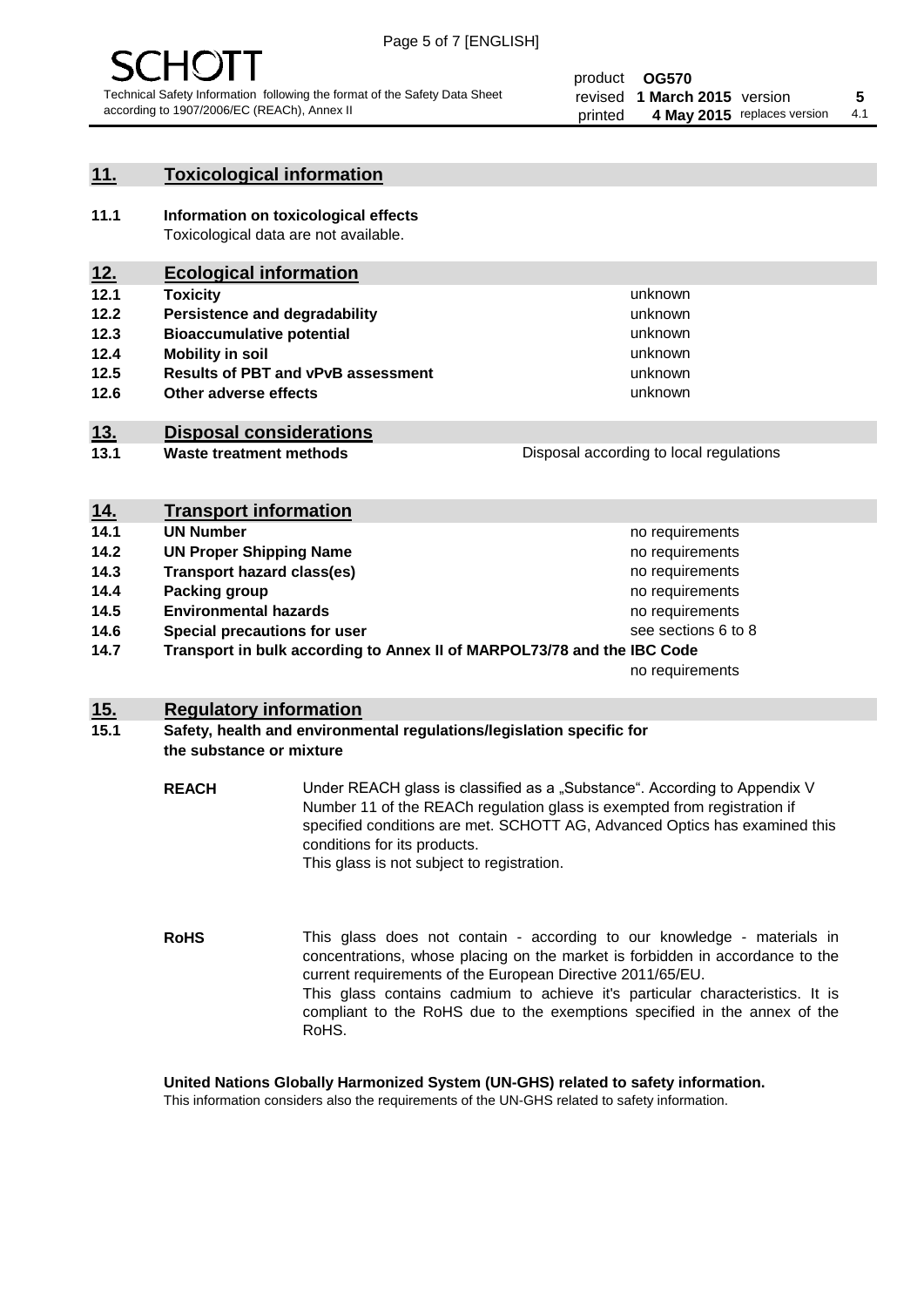# - JF

Technical Safety Information following the format of the Safety Data Sheet according to 1907/2006/EC (REACh), Annex II

#### product **OG570** revised **5 1 March 2015** version printed 4 May 2015 replaces version 4.1

#### **15.2 Chemical Safety Assessment**

A Chemical Safety Assessment has not been carried out.

#### **16. Other information**

#### **16.1 Composition of mixture according to raw materials, based on the oxides.**

| chemical        |               | proportion    | SVHC (REACH) | Reg.  | <b>OSHA</b>                                             | <b>ACGIH</b>                                  | Carc. |
|-----------------|---------------|---------------|--------------|-------|---------------------------------------------------------|-----------------------------------------------|-------|
| name            | <b>CAS-No</b> | of weigth (%) | (Y/N)        | (Y/N) | <b>PEL</b>                                              | <b>TLV</b>                                    | (Y/N) |
| Boron Oxide     | 1303-86-2     | < 1           | Yes          | Yes   | $15 \text{ mg/m}^3$                                     | $10 \text{ mg/m}^3$                           | No    |
| Calcium Oxide   | 1305-78-8     | < 1           | No           | Yes   | $5 \text{ mg/m}^3$                                      | $2 \text{ mg/m}^3$                            | No    |
| Cadmium Oxide   | 1306-19-0     | $1 - 10$      | Yes          | Yes   |                                                         | $0.2 \text{ mg/m}^3$ 0.01 mg/m <sup>3</sup>   | Yes   |
| Potassium Oxide | 12136-45-7    | $1 - 10$      | No           | No    | N/A                                                     | N/A                                           | No    |
| Sodium Oxide    | 1313-59-3     | $10 - 20$     | No           | No.   | N/A                                                     | N/A                                           | No    |
| Sulfur          | 7704-34-9     | < 1           | No           | Yes   | N/A                                                     | N/A                                           | No    |
| Selenium        | 7782-49-2     | < 1           | No           | Yes   | $0.2 \,\mathrm{mg/m^3}$                                 |                                               | No    |
| Silica          | 14808-60-7    | $70 - 80$     | No.          | Yes   |                                                         | 0.1 mg/m <sup>3</sup> 0.025 mg/m <sup>3</sup> | No    |
| Zinc Oxide      | 1314-13-2     | $10 - 20$     | No           | Yes   | 5 mg/m <sup>3</sup> (fume) 2 mg/m <sup>3</sup> (R dust) |                                               | No    |

**The classification and limiting values are valid for the raw materials, see section 3. Glass is not a substance of very high concern (SVHC).**

#### **Explanations to the data in the table**

| SVHC(REACH)        | The raw material is listed in the candidate list of the substances of very high<br>concern                                                                 |
|--------------------|------------------------------------------------------------------------------------------------------------------------------------------------------------|
| Reg.               | Regulated chemical substance per list OSHA Regulations (Standards - 29 CFR)<br>Subpart 1910.1000 Tables Z1 to Z3 Limits for Air Contaminants               |
| OSHA / PEL         | Permissible exposure limit – for chemical materials, issued by the OSHA                                                                                    |
| <b>ACGIH / TLV</b> | Threshold limit value - chemical substances classification by the ACGIH                                                                                    |
| <b>OSHA</b>        | Occupational Safety and Health Administration, an organization of the US.<br>Department of Labor (www.osha.gov).                                           |
| ACGIH              | American Conference of Governmental Industrial Hygienists (ACGIH), an<br>member-based organization that advances occupational and environmental<br>health. |
| Carc.              | Chemical substance classified as carcinogen                                                                                                                |